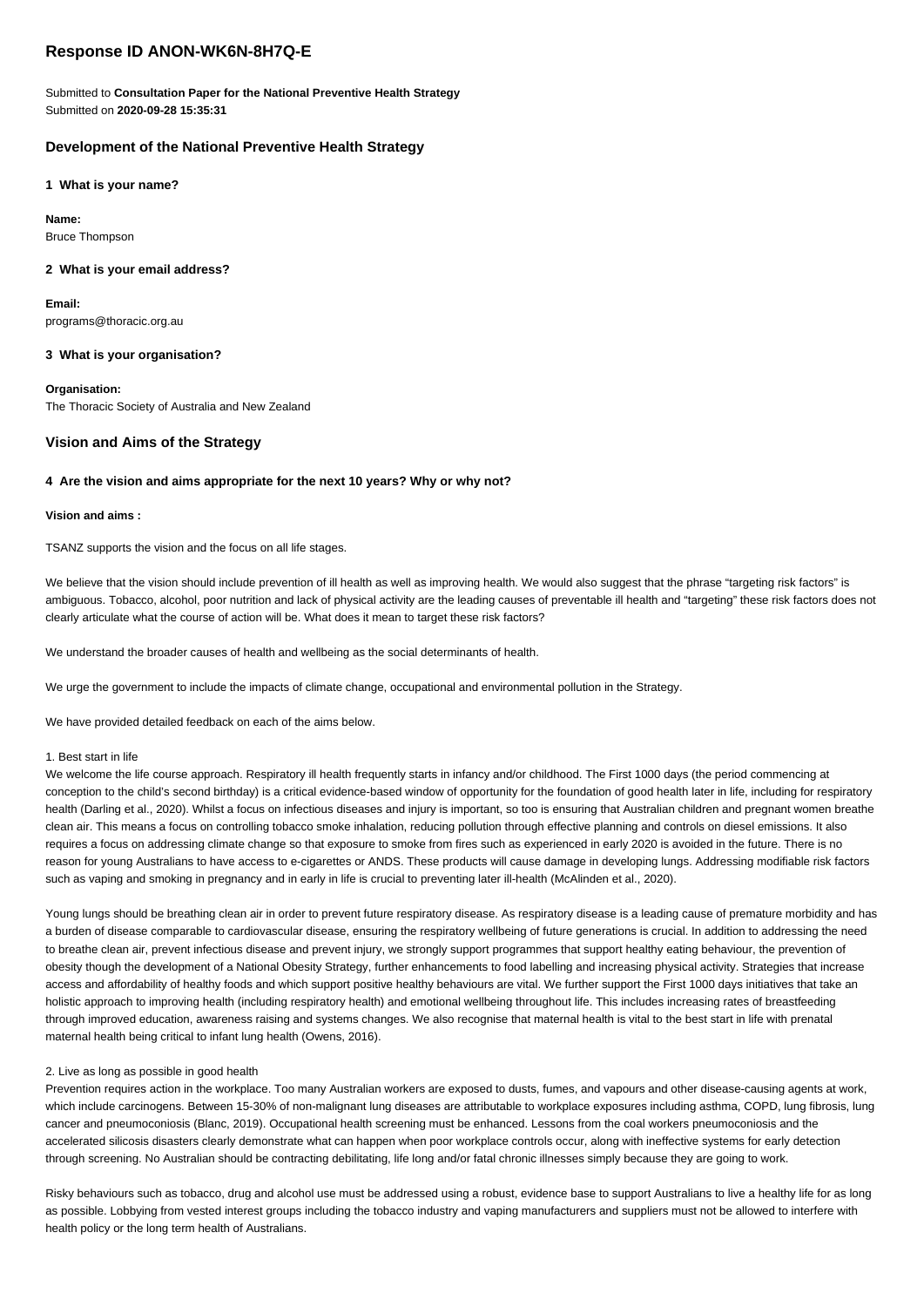Lung cancer is Australia's leading cause of cancer death (AIHW, 2020). Screening and early intervention has the potential to radically change lung cancer outcomes. Investing in existing and emerging early screening intervention programs is crucial to support accurate and early diagnosis and effective treatment.

### 3. Australians with more needs

We are supportive of the aims and of the application of an equity oriented health system to ensure all Australians have access but that those most at risk or with poorer outcomes receive greater support.

### 4. Investment

We strongly support an increase in investment in prevention. In particular, we note the progressive underfunding of tobacco control measures and urge the Government to invest in national cessation service provision and sustained social and traditional media campaigns.

Respiratory disease affects 1 in 4 Australians and yet is woefully underfunded. Preventing respiratory disease through increased funding (including in research) should be a government priority.

#### References

Darling JC, Bamidis PD, Burberry J, et al. The First Thousand Days: early, integrated and evidence-based approaches to improving child health: coming to a population near you? Arch Dis Child 2020;105:837–841.

McAlinden KD, Naidu V, Sohal SS, Sharma P. In utero Exposure to Nicotine Containing Electronic Cigarettes Increases the Risk of Allergic Asthma in Female Offspring. Am J Physiol Lung Cell Mol Physiol. 2020 Aug 12. doi: 10.1152/ajplung.00230.2019. Online ahead of print.PMID: 32783625

McAlinden KD, Eapen MS, Lu W, Sharma P, Sohal SS. The rise of electronic nicotine delivery systems and the emergence of electronic-cigarette-driven disease. Am J Physiol Lung Cell Mol Physiol. 2020 Oct 1;319(4):L585-L595. doi: 10.1152/ajplung.00160.2020. Epub 2020 Jul 29.PMID: 32726146

Owens L; Laing I; Zhang G; Le Souef P, 2016, 'Early sensitization is associated with reduced lung function from birth into adulthood', Journal of Allergy and Clinical Immunology, vol. 137, pp. 1605 - 1607.e2, http://dx.doi.org/10.1016/j.jaci.2015.10.030

Blanc PD, Annesi-Maesano I, Balmes JR, Cummings KJ, et al. The Occupational Burden of Non-malignant Respiratory Diseases. An Official American Thoracic Society and European Respiratory Society Statement. Am J Respir Crit Care Med. 2019 Jun 1;199(11):1312-1334.

AIHW. Cancer data in Australia. 2020. https://www.aihw.gov.au/reports/cancer/cancer-data-in-australia/contents/summary

## **Goals of the Strategy**

#### **5 Are these the right goals to achieve the vision and aims of the Strategy. Why or why not? Is anything missing?**

#### **Goals :**

The statements are not goals as written and we would encourage utilising key performance indicators or targets and use of evidence-based approaches to design systems to support prevention and early intervention. For example, despite smoking cessation evidence clearly demonstrating combination therapy with behavioural counselling has the highest success rate for achieving cessation, existing systems and restrictions prevent most Australian smokers from accessing best practice and may be contributing to tobacco-related inequities.

## **Mobilising a Prevention System**

## **6 Are these the right actions to mobilise a prevention system?**

### **Enablers :**

Yes, these actions to mobilise a prevention system are essential. They must be funded and delivered. For example, smoking cessation in the health system is not embedded. Smoking data is frequently undocumented and delivered inconsistently. Ill health is one of the reasons smokers cite for giving up smoking yet the health system, lacks consistent, embedded and funded processes to support smoking cessation.

Monitoring and surveillance systems should include better measures to allow data linking between patient data and registry and research activities.

## **Boosting Action in Focus Areas**

### **7 Where should efforts be prioritised for the focus areas?**

### **Boosting Actions:**

#### 7.1 Reducing tobacco use

- Finalise the National Tobacco Strategy and commit to:
- Achieving an adult daily smoking prevalence of less than 10% by 2025
- Establish a National coordination and best practice body for smoking cessation that ensures cessation is embedded in health care worker education is core
- business across the health sector and that evidence based cessation programs are implemented across the health system.
- Provide funding for research to improve successful cessation outcomes for tobacco and vaping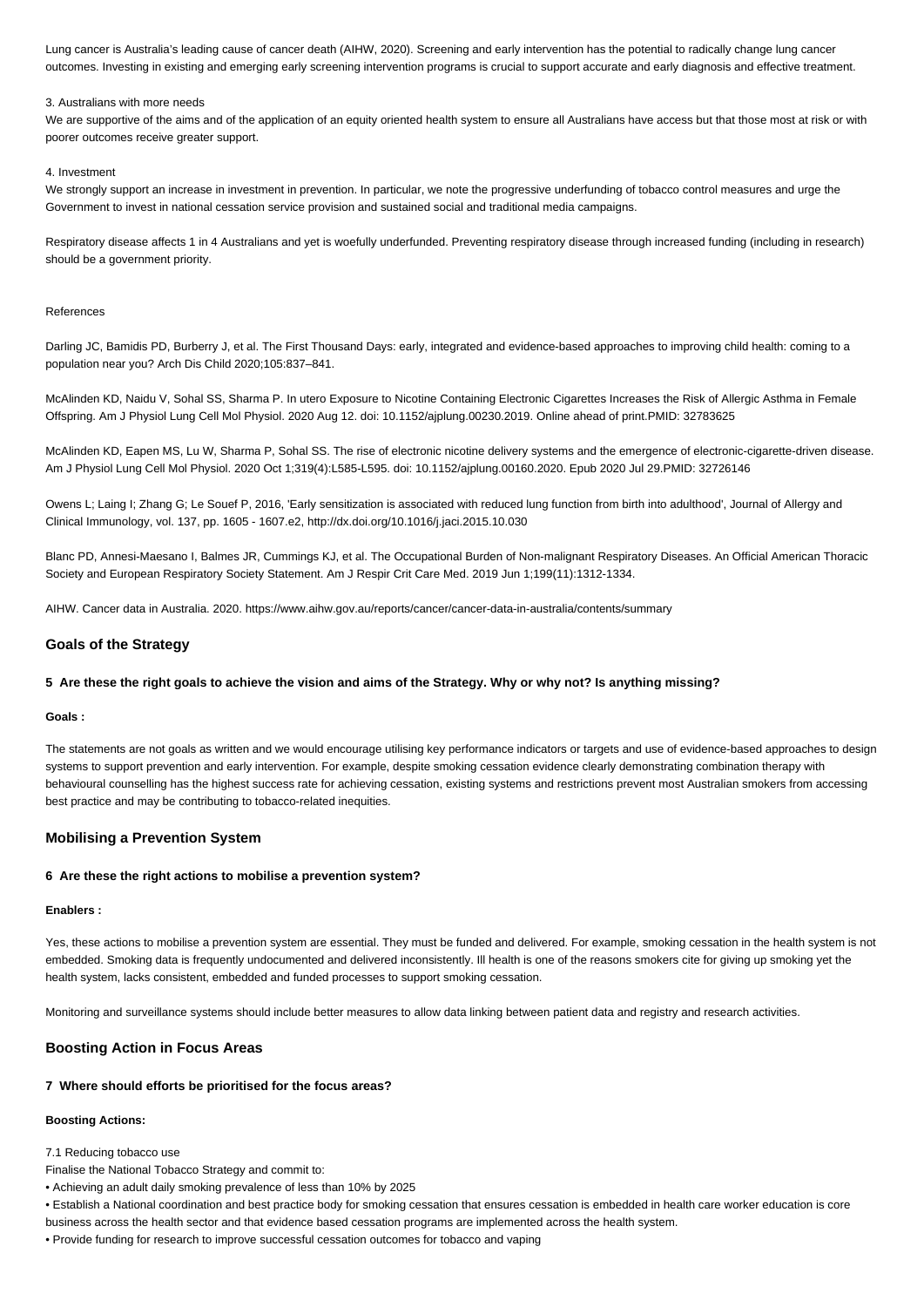- Increasing utilisation of existing evidence-based services, such as Quitline
- Sustained multiyear funding for Indigenous and non-English speaking background sector cessation service provision
- Embedding evidence-based cessation support in alcohol and other drug services
- Support the development of smoking cessation guidelines for mental health care settings
- Actions to prevent uptake of smoking and vaping by young people
- Ensure article 5.3 of the FCTC is upheld across whole of government
- Media and social media campaigns that are sustained
- Ensure access to best practice smoking cessation therapies that are evidence based
- Extend smoke-free spaces into casinos and other currently exempt workplaces and into multi-unit dwellings
- Consider regulatory enforcement changes for smoke free spaces in hospital and health care grounds
- Protect smoke free spaces from the lobbying of tobacco and vaping companies and maintain them as vape free spaces
- Commence planning for a tobacco end game

### 7.2 Consumption of a healthy diet

• Commit to a First 1000 days nutritional strategy, including the deployment of systems, positive environments, and supportive awareness campaigns that increase breast feeding rates and support optimal nutrition

- Commit to and develop a National Obesity Strategy
- Review and update the Australian Dietary Guidelines
- Actively consider a "Sugar tax" on soft drink and confectionary items
- Consider restrictions on when and where non-core food advertising can occur
- Maintain and enhance the transparency of food nutritional labelling
- Enhance Public education campaigns

### 7.3 Increase physical activity

• Commit to a First 1000 days program for parents that includes a program focussed on; parenting skills; healthy eating behaviour, nutrition, physical activity and emotional well-being

- Commit to and develop a National Obesity Prevention Strategy
- Ensure local government planning and support systems for green areas and spaces for active recreation for all levels of ability
- Support the integration of health professionals with skills to be able to promote physical activity within 'routine' health care services
- Evidence-based interventions (e.g. public education campaigns) targeting workplaces, schools, vulnerable populations
- Embed Active transport Strategies at all levels of government

## 7.4 Increase cancer screening

• Enhance the existing population screening programs to include lung diseases

• Implement a large scale national trial for lung cancer screening to further identify the relevant cohort which should be screened, identify emerging screening technology and tools, and address the many deficiencies and resource limitations in the current health care system that prevent lung cancer patients from receiving clinical care in accordance with the Optimal Care Pathway.

• Support the development and funding of a national clinical quality registry for lung cancer

### 7.5 Improve immunisation coverage

• The influenza and pneumococcal vaccines are an important preventative strategy for both asthma and COPD. Rates of both influenza and pneumococcal vaccine uptake in people with chronic respiratory disease are suboptimal. This results in preventable (or lost opportunities to prevent) exacerbations of illness and increased hospitalisation and mortality

• All children and adults should be vaccinated vaccine as per guidance in the Australian Immunisation Handbook and the National Immunisation Program Schedule.

- Support research into vaccine development for infectious diseases that affect respiratory health
- Support research into assessment of vaccine effectiveness for those diseases that affect respiratory health
- Invest in strategies to increase vaccine uptake, such as influenza, with an emphasis, but not limited to, vulnerable populations including First Nations

The current COVID- pandemic has generated significant interest in, and debate regarding, both the potential for an effective COVID vaccination and at the same time generated some concern regarding the actions of people opposed to vaccination. There needs to be a systematic education and awareness campaign regarding safety of existing vaccinations. If and when a COVD vaccine is available, the safety of the vaccine will require evidence-based health messaging programs to ensure significant population level uptake.

## 7.6 Reduce alcohol use and other drug harms

Whilst alcohol and other drugs (with the exception of drugs which are smoked) are not a key area of intervention for respiratory health, we support and endorse the National Drug Strategy and the National Alcohol Strategy.

We would also add 2 additional focus areas:

# 7.7 Health at work

- Implement the findings of the Dust Diseases taskforce including the establishment of a national dust diseases registry
- Undertake a review of the efficacy of controls in high-risk workplaces
- Undertake a review of screening programs for workers in high-risk workplaces
- Establish a system for rapid case finding of outbreaks of occupationally related lung disease similar to that of the Center for Disease Control in the USA.

# 7.8 Take bold actions to ensure clean air and to address the health effects of climate change

- Prevent exposure to diesel fumes and other inhaled toxins eg by planning locations of childcare and schools away from main roads
- Implement a national air quality reporting system.